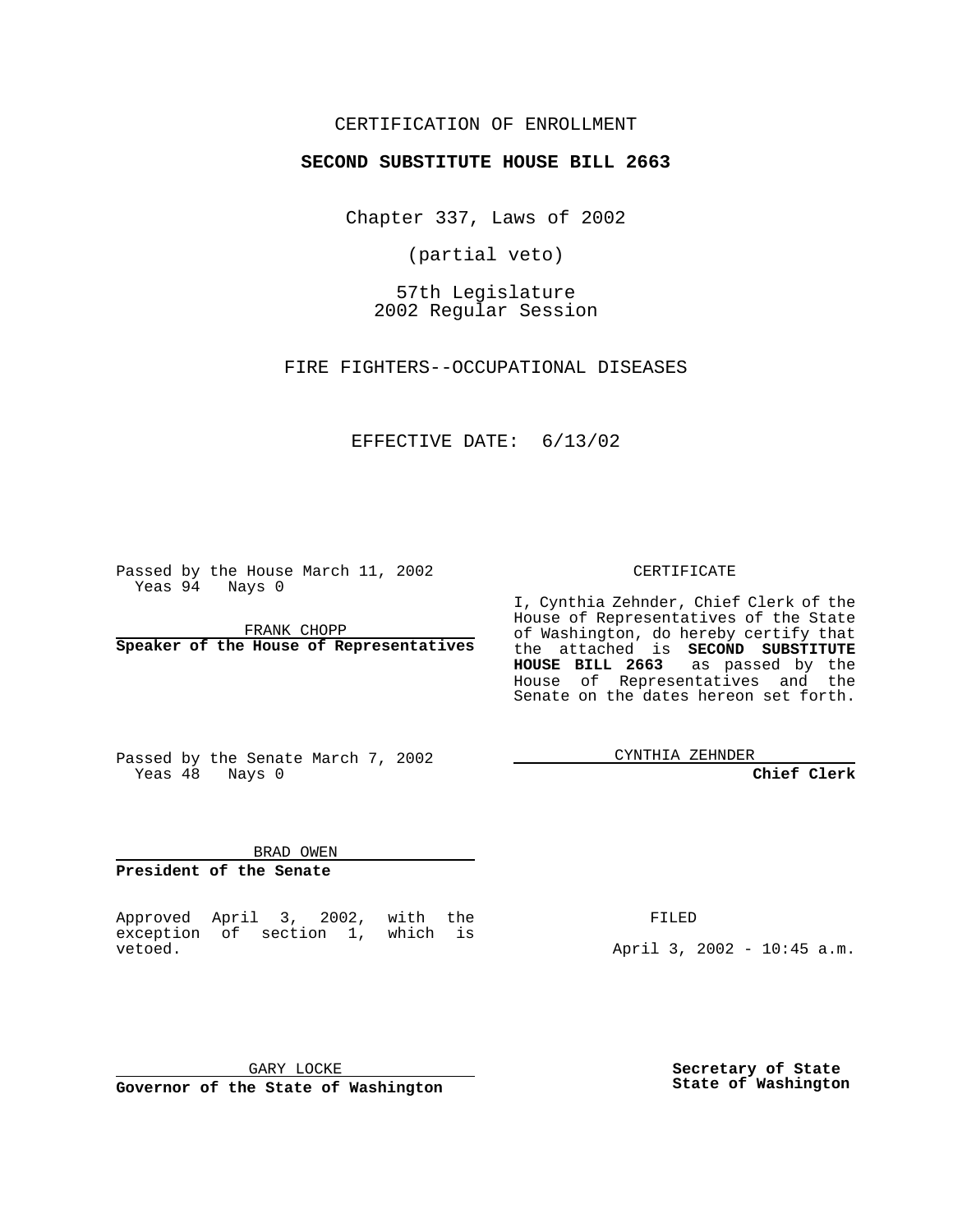## **SECOND SUBSTITUTE HOUSE BILL 2663** \_\_\_\_\_\_\_\_\_\_\_\_\_\_\_\_\_\_\_\_\_\_\_\_\_\_\_\_\_\_\_\_\_\_\_\_\_\_\_\_\_\_\_\_\_\_\_

\_\_\_\_\_\_\_\_\_\_\_\_\_\_\_\_\_\_\_\_\_\_\_\_\_\_\_\_\_\_\_\_\_\_\_\_\_\_\_\_\_\_\_\_\_\_\_

## AS AMENDED BY THE SENATE

Passed Legislature - 2002 Regular Session

#### **State of Washington 57th Legislature 2002 Regular Session**

**By** House Committee on Appropriations (originally sponsored by Representatives Conway, Clements, Cooper, Reardon, Sullivan, Delvin, Simpson, Armstrong, Hankins, Benson, Cairnes, Lysen, Kirby, Edwards, Chase, Kenney, Campbell, Barlean, Santos, Talcott, Wood and Rockefeller)

Read first time 02/11/2002. Referred to Committee on .

1 AN ACT Relating to occupational diseases affecting fire fighters; 2 amending RCW 51.32.185; and creating a new section.

3 BE IT ENACTED BY THE LEGISLATURE OF THE STATE OF WASHINGTON:

4 \*NEW SECTION. Sec. 1. (1) The legislature finds that:

 (a) Benzene is detected in most fire environments and has been associated with leukemia and multiple myeloma. Given the established exposure to benzene in <sup>a</sup> fire environment, there is biologic plausibility for fire fighters to be at increased risk of these malignancies;

10 (b) Increased risks of leukemia and lymphoma have been described in 11 several epidemiologic studies of fire fighters. The risks of leukemia 12 are often two or three times that of the population as a whole, and a 13 two-fold risk of non-Hodgkin's lymphoma has also been found;

14 (c) Epidemiologic studies assessing fire fighters' cancer risks 15 concluded that there is adequate support for <sup>a</sup> causal relationship 16 between fire fighting and brain cancer;

17 (d) Fire fighters are exposed to polycyclic aromatic hydrocarbons 18 as products of combustion and these chemicals have been associated with 19 bladder cancer. The epidemiologic data suggests fire fighters have <sup>a</sup>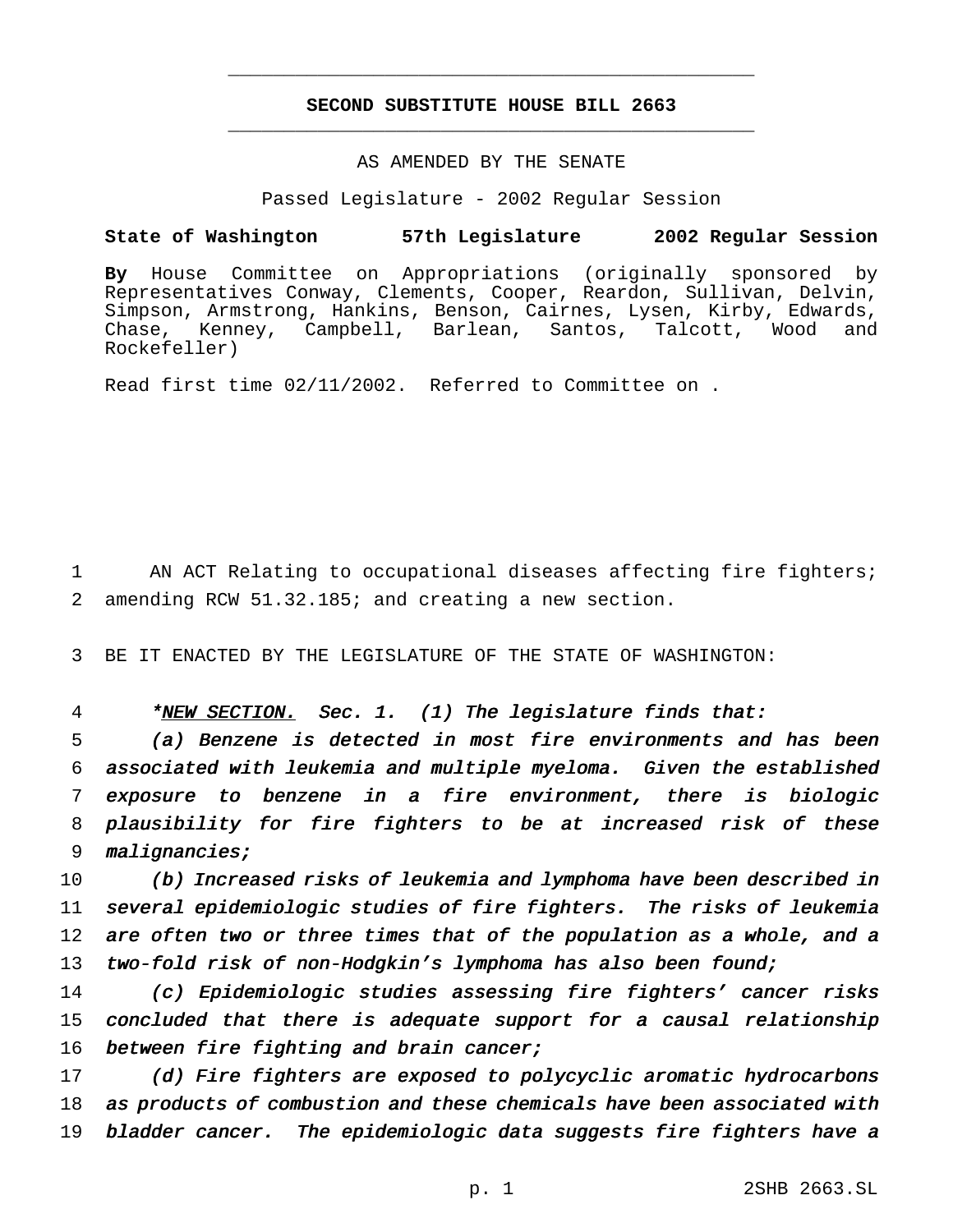three-fold risk of bladder cancer compared to the population as <sup>a</sup> whole;

 (e) <sup>A</sup> <sup>1990</sup> review of fire fighter epidemiology calculated <sup>a</sup> statistically significant risk for melanoma among fire fighters;

 (f) Fire fighters are exposed to extremely hazardous environments. Potentially lethal products of combustion include particulates and gases and are the major source of fire fighter exposures to toxic 8 chemicals; and

 (g) The burning of <sup>a</sup> typical urban structure containing woods, paints, glues, plastics, and synthetic materials in furniture, carpeting, and insulation liberates hundreds of chemicals. Fire fighters are exposed to <sup>a</sup> wide variety of potential carcinogens, including polycyclic aromatic hydrocarbons in soots, tars, and diesel exhaust, arsenic in wood preservatives, formaldehyde in wood smoke, and asbestos in building insulation.

 (2) The legislature further finds that some occupational diseases resulting from fire fighter working conditions can develop slowly, 18 usually manifesting themselves years after exposure.

**\*Sec. 1 was vetoed. See message at end of chapter.**

 **Sec. 2.** RCW 51.32.185 and 1987 c 515 s 2 are each amended to read as follows:

 (1) In the case of fire fighters as defined in RCW 41.26.030(4) 23 (a), (b), and (c) who are covered under Title 51 RCW and fire fighters, 24 including supervisors, employed on a full-time, fully compensated basis as a fire fighter of a private sector employer's fire department that 26 includes over fifty such fire fighters, there shall exist a prima facie 27 presumption that:  $(a)$  Respiratory disease  $((is - an))$ ; (b) heart problems that are experienced within seventy-two hours of exposure to 29 smoke, fumes, or toxic substances; (c) cancer; and (d) infectious 30 diseases are occupational diseases under RCW 51.08.140. This presumption of occupational disease may be rebutted by a preponderance 32 of the evidence ((controverting the presumption)). ((Controverting)) 33 Such evidence may include, but is not limited to, use of tobacco products, physical fitness and weight, lifestyle, hereditary factors, and exposure from other employment or nonemployment activities.

 (2) The presumptions established in subsection (1) of this section shall be extended to an applicable member following termination of service for a period of three calendar months for each year of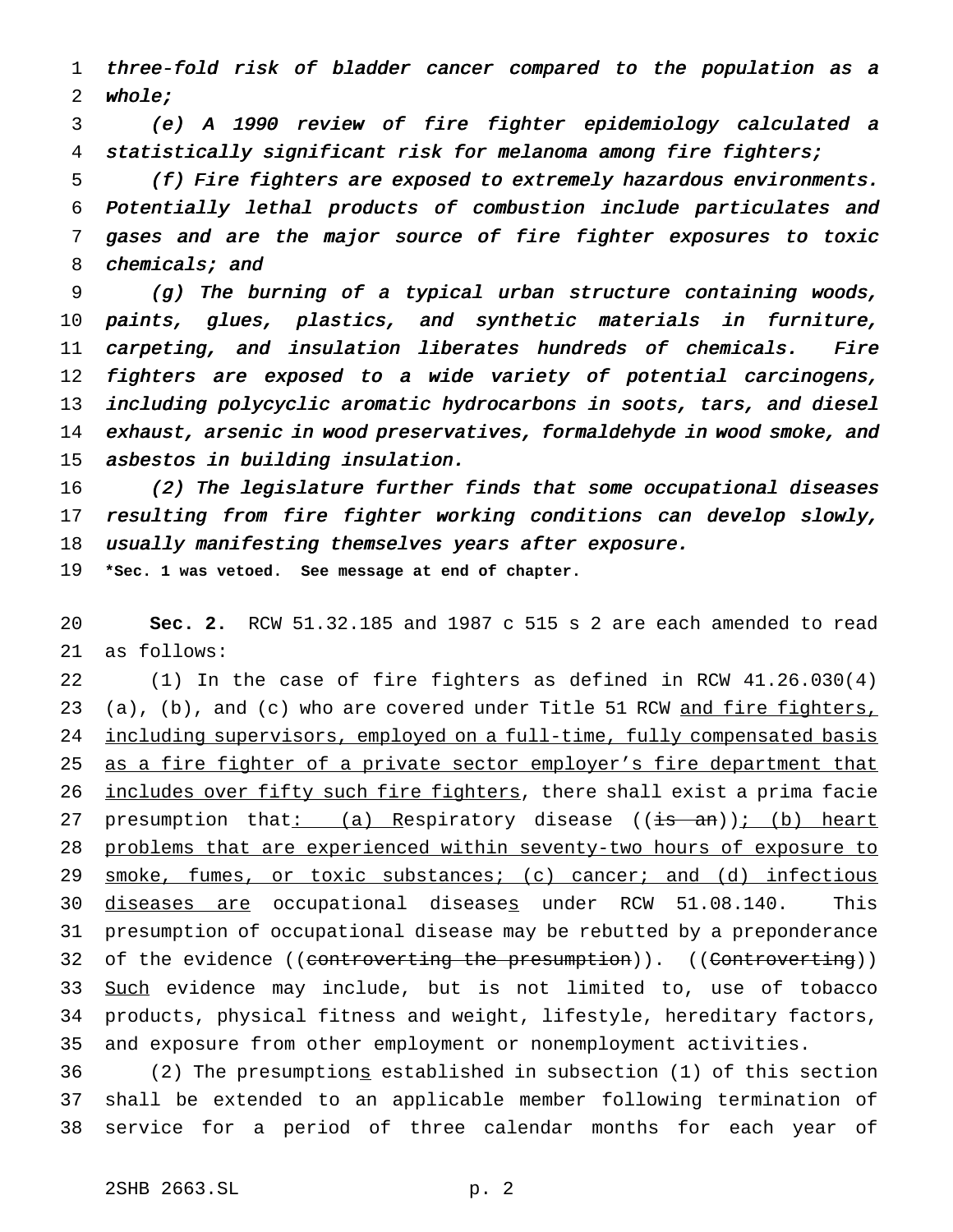1 requisite service, but may not extend more than sixty months following 2 the last date of employment.

 (3) The presumption established in subsection (1)(c) of this 4 section shall only apply to any active or former fire fighter who has cancer that develops or manifests itself after the fire fighter has served at least ten years and who was given a qualifying medical examination upon becoming a fire fighter that showed no evidence of 8 cancer. The presumption within subsection (1)(c) of this section shall 9 only apply to primary brain cancer, malignant melanoma, leukemia, non-10 Hodgkin's lymphoma, bladder cancer, ureter cancer, and kidney cancer. (4) The presumption established in subsection (1)(d) of this 12 section shall be extended to any fire fighter who has contracted any of the following infectious diseases: Human immunodeficiency virus/acquired immunodeficiency syndrome, all strains of hepatitis, meningococcal meningitis, or mycobacterium tuberculosis.

16 (5) Beginning July 1, 2003, this section does not apply to a fire 17 fighter who develops a heart or lung condition and who is a regular 18 user of tobacco products or who has a history of tobacco use. The 19 department, using existing medical research, shall define in rule the 20 extent of tobacco use that shall exclude a fire fighter from the

21 provisions of this section.

Passed the House March 11, 2002. Passed the Senate March 7, 2002. Approved by the Governor April 3, 2002, with the exception of certain items that were vetoed. Filed in Office of Secretary of State April 3, 2002.

1 Note: Governor's explanation of partial veto is as follows:

2 "I am returning herewith, without my approval as to section 1, 3 Second Substitute House Bill No. 2663 entitled:

4 "AN ACT Relating to occupational diseases affecting fire fighters;"

 Second Substitute House Bill No. 2663 creates a rebuttable prima facie presumption that certain heart problems, cancer and infectious diseases are occupational diseases for fire fighters covered by industrial insurance. This is a law that I strongly support.

 However, the assumptions in section 1 of this bill have not been clearly validated by science and medicine. Allowing those assumptions to become law could have several unintended consequences, including modifying the legal basis of the presumptions in section 2 of the bill, 13 providing an avenue for the allowance of disease claims in other<br>14 industries; and unnecessarily limiting the use of new scientific industries; and unnecessarily limiting the use of new scientific information in administering occupational disease claims.